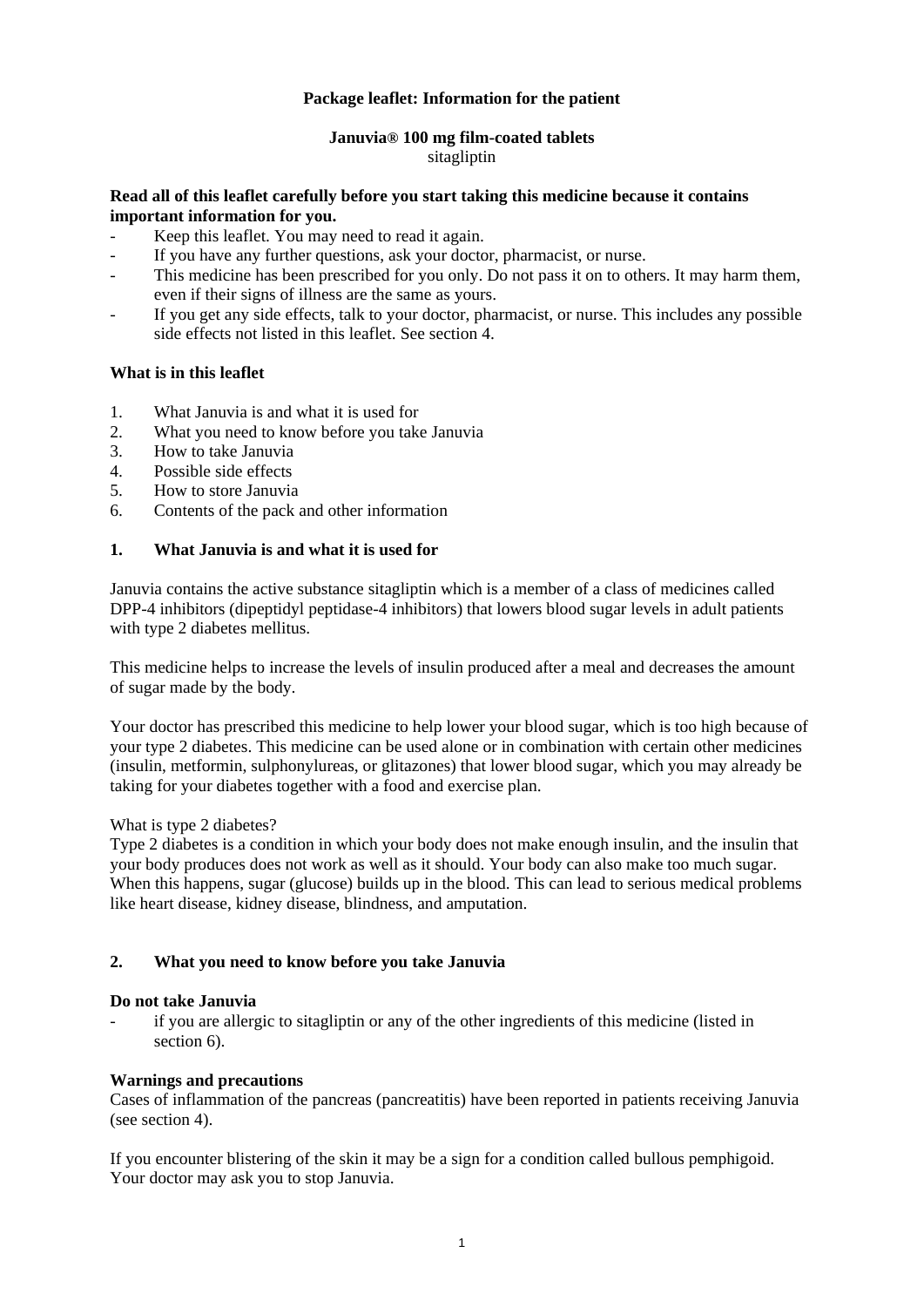Tell your doctor if you have or have had:

- a disease of the pancreas (such as pancreatitis)
- gallstones, alcohol dependence or very high levels of triglycerides (a form of fat) in your blood. These medical conditions can increase your chance of getting pancreatitis (see section 4).
- type 1 diabetes
- diabetic ketoacidosis (a complication of diabetes with high blood sugar, rapid weight loss, nausea or vomiting)
- any past or present kidney problems
- an allergic reaction to Januvia (see section 4)

This medicine is unlikely to cause low blood sugar because it does not work when your blood sugar is low. However, when this medicine is used in combination with a sulphonylurea medicine or with insulin, low blood sugar (hypoglycaemia) can occur. Your doctor may reduce the dose of your sulphonylurea or insulin medicine.

#### **Children and adolescents**

Children and adolescents below 18 years should not use this medicine. It is not effective in children and adolescents between the ages of 10 and 17 years. It is not known if this medicine is safe and effective when used in children younger than 10 years.

#### **Other medicines and Januvia**

Tell your doctor or pharmacist if you are taking, have recently taken or might take any other medicines.

In particular, tell your doctor if you are taking digoxin (a medicine used to treat irregular heart beat and other heart problems). The level of digoxin in your blood may need to be checked if taking with Januvia.

#### **Pregnancy and breast-feeding**

If you are pregnant or breast-feeding, think you may be pregnant or are planning to have a baby, ask your doctor or pharmacist for advice before taking this medicine. You should not take this medicine during pregnancy.

It is not known if this medicine passes into breast milk. You should not take this medicine if you are breast-feeding or plan to breast-feed.

#### **Driving and using machines**

This medicine has no or negligible influence on the ability to drive and use machines. However, dizziness and drowsiness have been reported, which may affect your ability to drive or use machines.

Taking this medicine in combination with medicines called sulphonylureas or with insulin can cause hypoglycaemia, which may affect your ability to drive and use machines or work without safe foothold.

#### **Januvia contains sodium**

This medicine contains less than 1 mmol sodium (23 mg) per tablet, that is to say essentially 'sodiumfree'.

## **3. How to take Januvia**

Always take this medicine exactly as your doctor has told you. Check with your doctor or pharmacist if you are not sure.

The usual recommended dose is:

- − one 100 mg film-coated tablet
- − once a day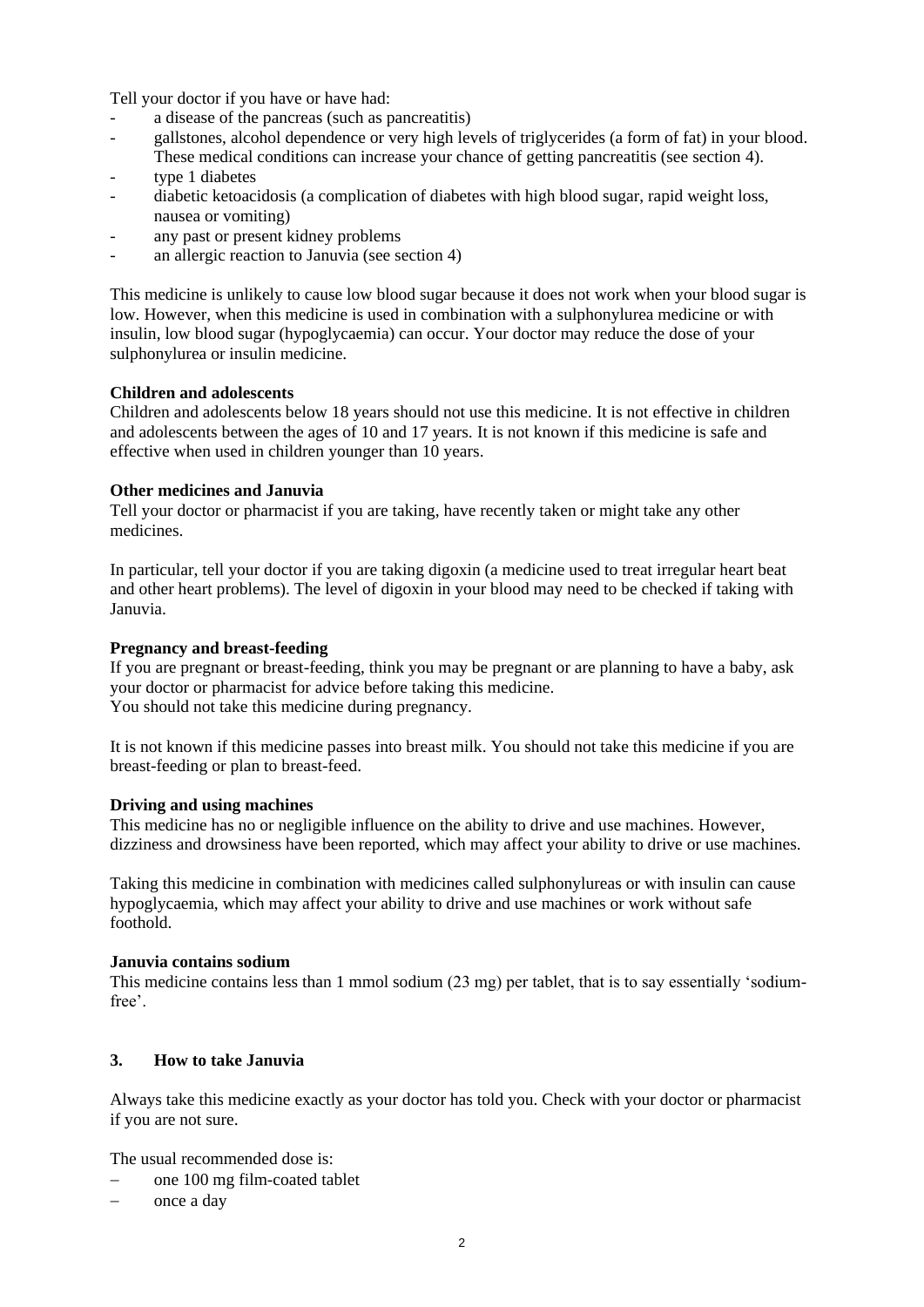## by mouth

If you have kidney problems, your doctor may prescribe lower doses (such as 25 mg or 50 mg).

You can take this medicine with or without food and drink.

Your doctor may prescribe this medicine alone or with certain other medicines that lower blood sugar.

Diet and exercise can help your body use its blood sugar better. It is important to stay on the diet and exercise recommended by your doctor while taking Januvia.

## **If you take more Januvia than you should**

If you take more than the prescribed dosage of this medicine, contact your doctor immediately.

# **If you forget to take Januvia**

If you miss a dose, take it as soon as you remember. If you do not remember until it is time for your next dose, skip the missed dose and go back to your regular schedule. Do not take a double dose of this medicine.

# **If you stop taking Januvia**

Continue to take this medicine as long as your doctor prescribes it so you can continue to help control your blood sugar. You should not stop taking this medicine without talking to your doctor first.

If you have any further questions on the use of this medicine, ask your doctor or pharmacist.

# **4. Possible side effects**

Like all medicines, this medicine can cause side effects, although not everybody gets them.

STOP taking Januvia and contact a doctor immediately if you notice any of the following serious side effects:

Severe and persistent pain in the abdomen (stomach area) which might reach through to your back with or without nausea and vomiting, as these could be signs of an inflamed pancreas (pancreatitis).

If you have a serious allergic reaction (frequency not known), including rash, hives, blisters on the skin/peeling skin and swelling of the face, lips, tongue, and throat that may cause difficulty in breathing or swallowing, stop taking this medicine and call your doctor right away. Your doctor may prescribe a medicine to treat your allergic reaction and a different medicine for your diabetes.

Some patients have experienced the following side effects after adding sitagliptin to metformin: Common (may affect up to 1 in 10 people): low blood sugar, nausea, flatulence, vomiting Uncommon (may affect up to 1 in 100 people): stomach ache, diarrhoea, constipation, drowsiness

Some patients have experienced different types of stomach discomfort when starting the combination of sitagliptin and metformin together (frequency is common).

Some patients have experienced the following side effects while taking sitagliptin in combination with a sulphonylurea and metformin:

Very common (may affect more than 1 in 10 people): low blood sugar Common: constipation

Some patients have experienced the following side effects while taking sitagliptin and pioglitazone: Common: flatulence, swelling of the hands or legs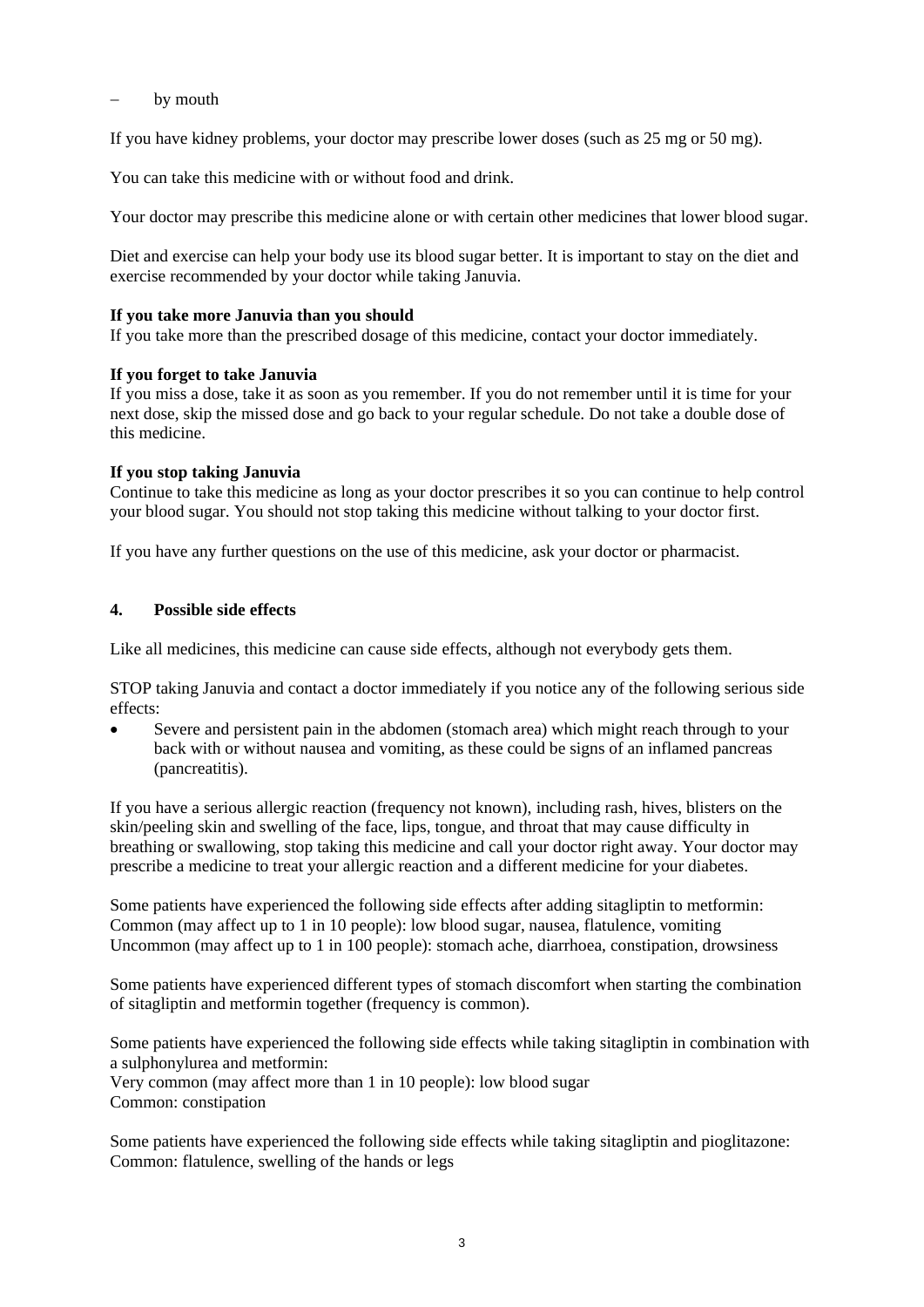Some patients have experienced the following side effects while taking sitagliptin in combination with pioglitazone and metformin:

Common: swelling of the hands or legs

Some patients have experienced the following side effects while taking sitagliptin in combination with insulin (with or without metformin): Common: flu Uncommon: dry mouth

Some patients have experienced the following side effects while taking sitagliptin alone in clinical studies, or during post-approval use alone and/or with other diabetes medicines:

Common: low blood sugar, headache, upper respiratory infection, stuffy or runny nose and sore throat, osteoarthritis, arm or leg pain

Uncommon: dizziness, constipation, itching

Rare: reduced number of platelets

Frequency not known: kidney problems (sometimes requiring dialysis), vomiting, joint pain, muscle pain, back pain, interstitial lung disease, bullous pemphigoid (a type of skin blister)

# **Reporting of side effects**

If you get any side effects, talk to your doctor, pharmacist, or nurse. This includes any possible side effects not listed in this leaflet. You can also report side effects directly via the Yellow Card Scheme at: [www.mhra.gov.uk/yellowcard](http://www.mhra.gov.uk/yellowcard) or search for MHRA Yellow Card in the Google Play or Apple App Store. By reporting side effects you can help provide more information on the safety of this medicine.

# **5. How to store Januvia**

Keep this medicine out of the sight and reach of children.

Do not use this medicine after the expiry date which is stated on the blister and the carton after 'EXP'. The expiry date refers to the last day of that month.

This medicine does not require any special storage conditions.

Do not throw away medicines via wastewater or household waste. Ask your pharmacist how to throw away medicines you no longer use. These measures will help protect the environment.

# **6. Contents of the pack and other information**

## **What Januvia contains**

- The active substance is sitagliptin. Each film-coated tablet (tablet) contains sitagliptin phosphate monohydrate, equivalent to 100 mg sitagliptin.
- The other ingredients are: In the tablet core: microcrystalline cellulose (E460), calcium hydrogen phosphate, anhydrous (E341), croscarmellose sodium (E468), magnesium stearate (E470b), and sodium stearyl fumarate. The tablet film coating contains: poly(vinyl alcohol), macrogol 3350, talc (E553b), titanium dioxide (E171), red iron oxide (E172), and yellow iron oxide (E172).

## **What Januvia looks like and contents of the pack**

Round, beige film-coated tablet with "277" on one side.

Opaque blisters (PVC/PE/PVDC and aluminium). Packs of 14, 28, 30, 56, 84, 90 or 98 film-coated tablets and 50 x 1 film-coated tablets in perforated unit dose blisters.